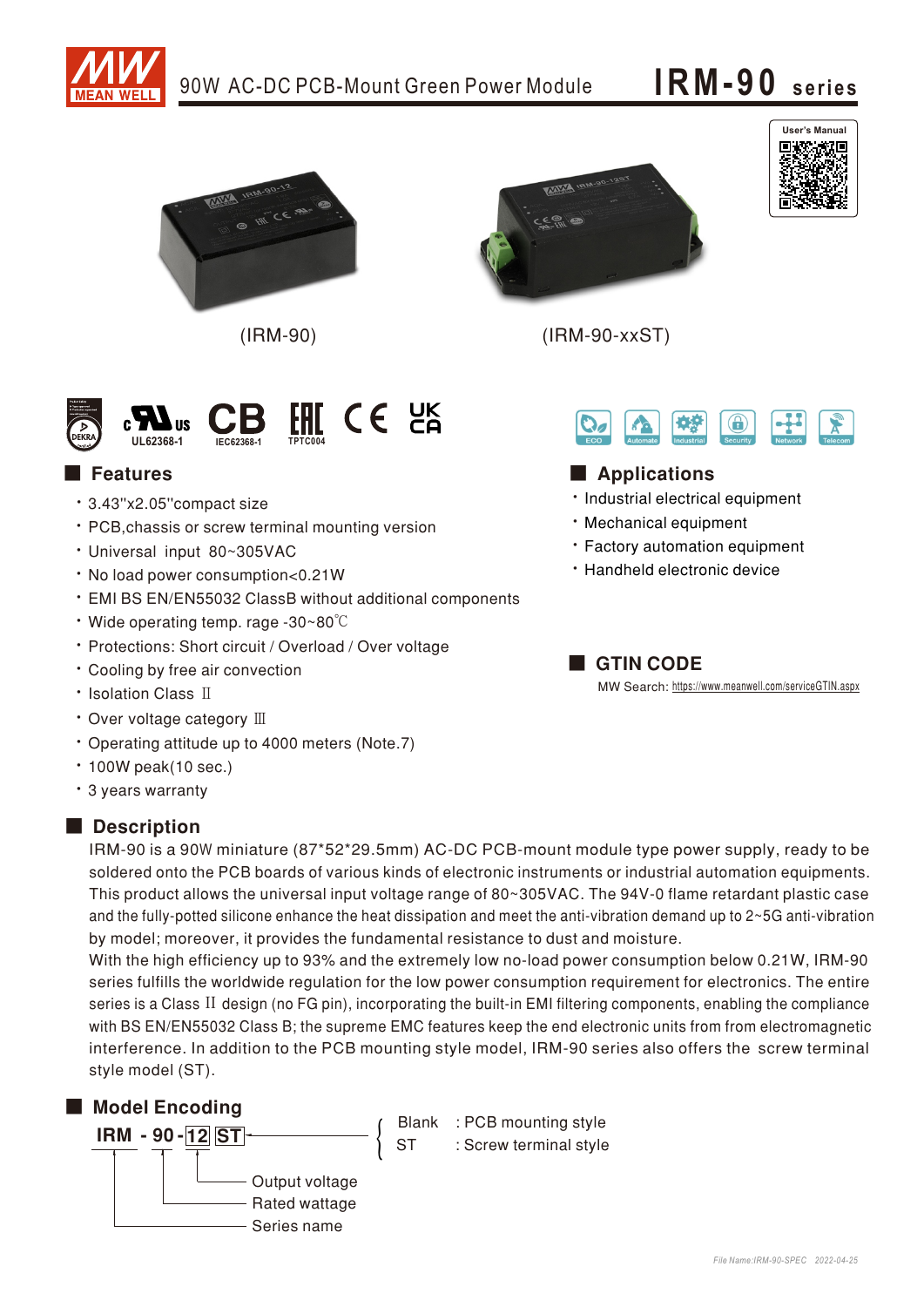

#### **SPECIFICATION**

| <b>MODEL</b>        |                                                                                                                                                                                                                                                                                                                                                                                                                                                                                                                                                                                                                                                                                                                                                                                                                                                                                                                                                                                                                                                                                                                                                                       | IRM-90-12            | IRM-90-15                                                                                                       | IRM-90-24               | <b>IRM-90-48</b> |                                                    |
|---------------------|-----------------------------------------------------------------------------------------------------------------------------------------------------------------------------------------------------------------------------------------------------------------------------------------------------------------------------------------------------------------------------------------------------------------------------------------------------------------------------------------------------------------------------------------------------------------------------------------------------------------------------------------------------------------------------------------------------------------------------------------------------------------------------------------------------------------------------------------------------------------------------------------------------------------------------------------------------------------------------------------------------------------------------------------------------------------------------------------------------------------------------------------------------------------------|----------------------|-----------------------------------------------------------------------------------------------------------------|-------------------------|------------------|----------------------------------------------------|
|                     | <b>DC VOLTAGE</b>                                                                                                                                                                                                                                                                                                                                                                                                                                                                                                                                                                                                                                                                                                                                                                                                                                                                                                                                                                                                                                                                                                                                                     |                      | 12V                                                                                                             | 15V                     | <b>24V</b>       | 48V                                                |
| <b>OUTPUT</b>       |                                                                                                                                                                                                                                                                                                                                                                                                                                                                                                                                                                                                                                                                                                                                                                                                                                                                                                                                                                                                                                                                                                                                                                       | Peak(10 sec.)        | 7.37A                                                                                                           | 6.23A                   | 4.13A            | 2.07A                                              |
|                     | <b>CURRENT</b>                                                                                                                                                                                                                                                                                                                                                                                                                                                                                                                                                                                                                                                                                                                                                                                                                                                                                                                                                                                                                                                                                                                                                        | Convection           | 6.7A                                                                                                            | 5.67A                   | 3.75A            | 1.88A                                              |
|                     | <b>RATED</b>                                                                                                                                                                                                                                                                                                                                                                                                                                                                                                                                                                                                                                                                                                                                                                                                                                                                                                                                                                                                                                                                                                                                                          | Peak(10 sec.) Note.2 | 88.4W                                                                                                           | 93.5W                   | 99W              | 99.2W                                              |
|                     | <b>POWER</b>                                                                                                                                                                                                                                                                                                                                                                                                                                                                                                                                                                                                                                                                                                                                                                                                                                                                                                                                                                                                                                                                                                                                                          | Convection           | 80.4W                                                                                                           | 85.05W                  | 90W              | 90.2W                                              |
|                     | RIPPLE & NOISE (max.) Note.3 120mVp-p                                                                                                                                                                                                                                                                                                                                                                                                                                                                                                                                                                                                                                                                                                                                                                                                                                                                                                                                                                                                                                                                                                                                 |                      |                                                                                                                 | 150mVp-p                | 200mVp-p         | 240mVp-p                                           |
|                     | <b>VOLTAGE TOLERANCE Note.4</b>                                                                                                                                                                                                                                                                                                                                                                                                                                                                                                                                                                                                                                                                                                                                                                                                                                                                                                                                                                                                                                                                                                                                       |                      | ±2.0%                                                                                                           | ±2.0%                   | ±2.0%            | ±2.0%                                              |
|                     | <b>LINE REGULATION</b>                                                                                                                                                                                                                                                                                                                                                                                                                                                                                                                                                                                                                                                                                                                                                                                                                                                                                                                                                                                                                                                                                                                                                |                      | ±0.5%                                                                                                           | ±0.5%                   | ±0.5%            | ±0.5%                                              |
|                     | <b>LOAD REGULATION</b>                                                                                                                                                                                                                                                                                                                                                                                                                                                                                                                                                                                                                                                                                                                                                                                                                                                                                                                                                                                                                                                                                                                                                |                      | ±1.0%                                                                                                           | ±0.5%                   | ±0.5%            | ±0.5%                                              |
|                     | <b>SETUP, RISE TIME</b>                                                                                                                                                                                                                                                                                                                                                                                                                                                                                                                                                                                                                                                                                                                                                                                                                                                                                                                                                                                                                                                                                                                                               |                      | 1000ms, 30ms/230VAC<br>1000ms, 30ms/115VAC at full load                                                         |                         |                  |                                                    |
|                     | <b>HOLD UP TIME (Typ.)</b>                                                                                                                                                                                                                                                                                                                                                                                                                                                                                                                                                                                                                                                                                                                                                                                                                                                                                                                                                                                                                                                                                                                                            |                      | 30ms/230VAC<br>10ms/115VAC at full load                                                                         |                         |                  |                                                    |
|                     | <b>VOLTAGE RANGE</b><br>Note.5                                                                                                                                                                                                                                                                                                                                                                                                                                                                                                                                                                                                                                                                                                                                                                                                                                                                                                                                                                                                                                                                                                                                        |                      | 80~305VAC<br>$113 - 431VDC$                                                                                     |                         |                  |                                                    |
|                     | <b>FREQUENCY RANGE</b>                                                                                                                                                                                                                                                                                                                                                                                                                                                                                                                                                                                                                                                                                                                                                                                                                                                                                                                                                                                                                                                                                                                                                |                      | $47 \sim 63$ Hz                                                                                                 |                         |                  |                                                    |
|                     | <b>EFFICIENCY (Typ.)</b>                                                                                                                                                                                                                                                                                                                                                                                                                                                                                                                                                                                                                                                                                                                                                                                                                                                                                                                                                                                                                                                                                                                                              |                      | 92%                                                                                                             | 92.5%                   | 93%              | 93%                                                |
| <b>INPUT</b>        | <b>AC CURRENT (Typ.)</b>                                                                                                                                                                                                                                                                                                                                                                                                                                                                                                                                                                                                                                                                                                                                                                                                                                                                                                                                                                                                                                                                                                                                              |                      | 1.1A/230VAC<br>1.9A/115VAC                                                                                      |                         |                  |                                                    |
|                     | <b>INRUSH CURRENT (Typ.)</b>                                                                                                                                                                                                                                                                                                                                                                                                                                                                                                                                                                                                                                                                                                                                                                                                                                                                                                                                                                                                                                                                                                                                          |                      | 65A/230VAC<br><b>COLD START</b><br>30A/115VAC                                                                   |                         |                  |                                                    |
|                     | LEAKAGE CURRENT (max.) Note.6 < 0.25mA/240VAC                                                                                                                                                                                                                                                                                                                                                                                                                                                                                                                                                                                                                                                                                                                                                                                                                                                                                                                                                                                                                                                                                                                         |                      |                                                                                                                 |                         |                  |                                                    |
|                     |                                                                                                                                                                                                                                                                                                                                                                                                                                                                                                                                                                                                                                                                                                                                                                                                                                                                                                                                                                                                                                                                                                                                                                       |                      | 115% $\sim$ 160% rated output power                                                                             |                         |                  |                                                    |
|                     | <b>OVERLOAD</b>                                                                                                                                                                                                                                                                                                                                                                                                                                                                                                                                                                                                                                                                                                                                                                                                                                                                                                                                                                                                                                                                                                                                                       |                      | Protection type : Hiccup mode, recovers automatically after fault condition is removed                          |                         |                  |                                                    |
| <b>PROTECTION</b>   |                                                                                                                                                                                                                                                                                                                                                                                                                                                                                                                                                                                                                                                                                                                                                                                                                                                                                                                                                                                                                                                                                                                                                                       |                      | $25.2 - 32.4V$<br>$15.8 - 20.3V$                                                                                |                         |                  |                                                    |
|                     | <b>OVER VOLTAGE</b>                                                                                                                                                                                                                                                                                                                                                                                                                                                                                                                                                                                                                                                                                                                                                                                                                                                                                                                                                                                                                                                                                                                                                   |                      | $12.6 - 16.2V$                                                                                                  |                         |                  | $50.4 - 64.8V$                                     |
|                     |                                                                                                                                                                                                                                                                                                                                                                                                                                                                                                                                                                                                                                                                                                                                                                                                                                                                                                                                                                                                                                                                                                                                                                       |                      | Protection type : Shut down o/p voltage, re-power on to recover                                                 |                         |                  |                                                    |
|                     | <b>OVER TEMPERATURE</b>                                                                                                                                                                                                                                                                                                                                                                                                                                                                                                                                                                                                                                                                                                                                                                                                                                                                                                                                                                                                                                                                                                                                               |                      | Protection type : Shut down o/p voltage, re-power on to recover                                                 |                         |                  |                                                    |
| <b>ENVIRONMENT</b>  | <b>WORKING TEMP.</b>                                                                                                                                                                                                                                                                                                                                                                                                                                                                                                                                                                                                                                                                                                                                                                                                                                                                                                                                                                                                                                                                                                                                                  |                      | -30 ~ +80°C (Refer to "Derating Curve")                                                                         |                         |                  |                                                    |
|                     | <b>WORKING HUMIDITY</b>                                                                                                                                                                                                                                                                                                                                                                                                                                                                                                                                                                                                                                                                                                                                                                                                                                                                                                                                                                                                                                                                                                                                               |                      | 20 ~ 90% RH non-condensing                                                                                      |                         |                  |                                                    |
|                     | <b>STORAGE TEMP.</b>                                                                                                                                                                                                                                                                                                                                                                                                                                                                                                                                                                                                                                                                                                                                                                                                                                                                                                                                                                                                                                                                                                                                                  |                      | $-40 \sim +85^{\circ}C$                                                                                         |                         |                  |                                                    |
|                     | <b>TEMP. COEFFICIENT</b>                                                                                                                                                                                                                                                                                                                                                                                                                                                                                                                                                                                                                                                                                                                                                                                                                                                                                                                                                                                                                                                                                                                                              |                      | $\pm$ 0.03%/°C (0~50°C)                                                                                         |                         |                  |                                                    |
|                     | <b>SOLDERING TEMPERATURE</b><br><b>VIBRATION</b>                                                                                                                                                                                                                                                                                                                                                                                                                                                                                                                                                                                                                                                                                                                                                                                                                                                                                                                                                                                                                                                                                                                      |                      | Wave soldering: 265°C, 5s (max.); Manual soldering: 390°C, 3s (max.)                                            |                         |                  |                                                    |
|                     |                                                                                                                                                                                                                                                                                                                                                                                                                                                                                                                                                                                                                                                                                                                                                                                                                                                                                                                                                                                                                                                                                                                                                                       |                      | Blank:10 ~ 500Hz, 2G 10min./1cycle, period for 60min. each along X, Y, Z axes                                   |                         |                  |                                                    |
|                     |                                                                                                                                                                                                                                                                                                                                                                                                                                                                                                                                                                                                                                                                                                                                                                                                                                                                                                                                                                                                                                                                                                                                                                       |                      | ST:10 ~ 500Hz, 5G 10min./1cycle, period for 60min. each along X, Y, Z axes                                      |                         |                  |                                                    |
|                     |                                                                                                                                                                                                                                                                                                                                                                                                                                                                                                                                                                                                                                                                                                                                                                                                                                                                                                                                                                                                                                                                                                                                                                       |                      | <b>OPERATING ALTITUDE</b> Note.7 $\text{III}$ ; EN62368-1; altitude up to 2000 meters                           |                         |                  |                                                    |
|                     | <b>SAFETY STANDARDS</b>                                                                                                                                                                                                                                                                                                                                                                                                                                                                                                                                                                                                                                                                                                                                                                                                                                                                                                                                                                                                                                                                                                                                               |                      | IEC62368-1, UL62368-1, TUV BS EN/EN62368-1, EAC TP TC 004 approved; Design refer to BS EN/EN60335-1(by request) |                         |                  |                                                    |
|                     | <b>WITHSTAND VOLTAGE</b>                                                                                                                                                                                                                                                                                                                                                                                                                                                                                                                                                                                                                                                                                                                                                                                                                                                                                                                                                                                                                                                                                                                                              |                      | I/P-O/P:4KVAC                                                                                                   |                         |                  |                                                    |
|                     | <b>ISOLATION RESISTANCE</b>                                                                                                                                                                                                                                                                                                                                                                                                                                                                                                                                                                                                                                                                                                                                                                                                                                                                                                                                                                                                                                                                                                                                           |                      | I/P-O/P:100M Ohms / 500VDC / 25°C / 70% RH                                                                      |                         |                  |                                                    |
|                     | <b>EMC EMISSION</b>                                                                                                                                                                                                                                                                                                                                                                                                                                                                                                                                                                                                                                                                                                                                                                                                                                                                                                                                                                                                                                                                                                                                                   |                      | Parameter                                                                                                       | <b>Standard</b>         |                  | <b>Test Level / Note</b>                           |
|                     |                                                                                                                                                                                                                                                                                                                                                                                                                                                                                                                                                                                                                                                                                                                                                                                                                                                                                                                                                                                                                                                                                                                                                                       |                      | Conducted                                                                                                       | BS EN/EN55032 (CISPR32) |                  | Class B                                            |
|                     |                                                                                                                                                                                                                                                                                                                                                                                                                                                                                                                                                                                                                                                                                                                                                                                                                                                                                                                                                                                                                                                                                                                                                                       |                      | Radiated                                                                                                        | BS EN/EN55032 (CISPR32) |                  | Class B                                            |
|                     |                                                                                                                                                                                                                                                                                                                                                                                                                                                                                                                                                                                                                                                                                                                                                                                                                                                                                                                                                                                                                                                                                                                                                                       |                      | Harmonic Current                                                                                                | BS EN/EN61000-3-2       |                  | Class A                                            |
| <b>SAFETY &amp;</b> |                                                                                                                                                                                                                                                                                                                                                                                                                                                                                                                                                                                                                                                                                                                                                                                                                                                                                                                                                                                                                                                                                                                                                                       |                      | Voltage Flicker                                                                                                 | BS EN/EN61000-3-3       |                  | -----                                              |
| <b>EMC</b>          | <b>EMC IMMUNITY</b>                                                                                                                                                                                                                                                                                                                                                                                                                                                                                                                                                                                                                                                                                                                                                                                                                                                                                                                                                                                                                                                                                                                                                   |                      | BS EN/EN55035, BS EN/EN61000-6-2                                                                                |                         |                  |                                                    |
| (Note 8)            |                                                                                                                                                                                                                                                                                                                                                                                                                                                                                                                                                                                                                                                                                                                                                                                                                                                                                                                                                                                                                                                                                                                                                                       |                      | Parameter                                                                                                       | <b>Standard</b>         |                  | <b>Test Level / Note</b>                           |
|                     |                                                                                                                                                                                                                                                                                                                                                                                                                                                                                                                                                                                                                                                                                                                                                                                                                                                                                                                                                                                                                                                                                                                                                                       |                      | <b>ESD</b>                                                                                                      | BS EN/EN61000-4-2       |                  | Level 3, 8KV air; Level 2, 4KV contact, criteria A |
|                     |                                                                                                                                                                                                                                                                                                                                                                                                                                                                                                                                                                                                                                                                                                                                                                                                                                                                                                                                                                                                                                                                                                                                                                       |                      | RF field susceptibility                                                                                         | BS EN/EN61000-4-3       |                  | Level 3, criteria A                                |
|                     |                                                                                                                                                                                                                                                                                                                                                                                                                                                                                                                                                                                                                                                                                                                                                                                                                                                                                                                                                                                                                                                                                                                                                                       |                      | <b>EFT</b> bursts                                                                                               | BS EN/EN61000-4-4       |                  | Level 3, criteria A                                |
|                     |                                                                                                                                                                                                                                                                                                                                                                                                                                                                                                                                                                                                                                                                                                                                                                                                                                                                                                                                                                                                                                                                                                                                                                       |                      | Surge susceptibility                                                                                            | BS EN/EN61000-4-5       |                  | Level 4,2KV/L-N, criteria A                        |
|                     |                                                                                                                                                                                                                                                                                                                                                                                                                                                                                                                                                                                                                                                                                                                                                                                                                                                                                                                                                                                                                                                                                                                                                                       |                      | Conducted susceptibility                                                                                        | BS EN/EN61000-4-6       |                  | Level 3, criteria A                                |
|                     |                                                                                                                                                                                                                                                                                                                                                                                                                                                                                                                                                                                                                                                                                                                                                                                                                                                                                                                                                                                                                                                                                                                                                                       |                      | Magnetic field immunity                                                                                         | BS EN/EN61000-4-8       |                  | Level 4, criteria A                                |
|                     |                                                                                                                                                                                                                                                                                                                                                                                                                                                                                                                                                                                                                                                                                                                                                                                                                                                                                                                                                                                                                                                                                                                                                                       |                      |                                                                                                                 |                         |                  | $>$ 95% dip 0. 5 periods, 30% dip 25 periods,      |
|                     |                                                                                                                                                                                                                                                                                                                                                                                                                                                                                                                                                                                                                                                                                                                                                                                                                                                                                                                                                                                                                                                                                                                                                                       |                      | Voltage dip, interruption                                                                                       | BS EN/EN61000-4-11      |                  | $>$ 95% interruptions 250 periods                  |
|                     | <b>MTBF</b>                                                                                                                                                                                                                                                                                                                                                                                                                                                                                                                                                                                                                                                                                                                                                                                                                                                                                                                                                                                                                                                                                                                                                           |                      | 5088.4K hrs min.<br>Telcordia SR-332 (Bellcore) ; 609.9K hrs min.<br>MIL-HDBK-217F $(25^{\circ}C)$              |                         |                  |                                                    |
| <b>OTHERS</b>       | <b>DIMENSION</b>                                                                                                                                                                                                                                                                                                                                                                                                                                                                                                                                                                                                                                                                                                                                                                                                                                                                                                                                                                                                                                                                                                                                                      |                      | PCB mounting style: 87*52*29.5mm (L*W*H)<br>Screw terminal style: 109*52*33.5mm (L*W*H)                         |                         |                  |                                                    |
|                     | <b>PACKING</b><br>PCB mounting style: 0.197Kg;60pcs/11.8Kg/0.94CUFT<br>Screw terminal style : 0.219Kg;50pcs/12Kg/0.56CUFT                                                                                                                                                                                                                                                                                                                                                                                                                                                                                                                                                                                                                                                                                                                                                                                                                                                                                                                                                                                                                                             |                      |                                                                                                                 |                         |                  |                                                    |
| <b>NOTE</b>         | 1. All parameters NOT specially mentioned are measured at 230VAC input, rated load and $25^{\circ}$ of ambient temperature.<br>2. 33% Duty cycle maximum within every 30 seconds. Average output power should not exceed the rated power.<br>3. Ripple & noise are measured at 20MHz of bandwidth by using a 12" twisted pair-wire terminated with a 0.1 $\mu$ f & 47 $\mu$ f parallel capacitor.<br>4. Tolerance: includes set up tolerance, line regulation and load regulation.<br>5. Derating may be needed under low input voltages. Please check the derating curve for more details.<br>6. Leakage current was measured from primary input to DC output.<br>7. The ambient temperature derating of 3.5°C/1000m with fanless models and of 5°C/1000m with fan models for operating altitude higher than 2000m(6500ft).<br>8. The power supply is considered a component which will be installed into a final equipment. The final equipment must be re-confirmed that it still<br>meets EMC directives. For guidance on how to perform these EMC tests, please refer to "EMI testing of component power supplies."<br>(as available on http://www.meanwell.com) |                      |                                                                                                                 |                         |                  |                                                    |
|                     | X Product Liability Disclaimer: For detailed information, please refer to https://www.meanwell.com/serviceDisclaimer.aspx                                                                                                                                                                                                                                                                                                                                                                                                                                                                                                                                                                                                                                                                                                                                                                                                                                                                                                                                                                                                                                             |                      |                                                                                                                 |                         |                  |                                                    |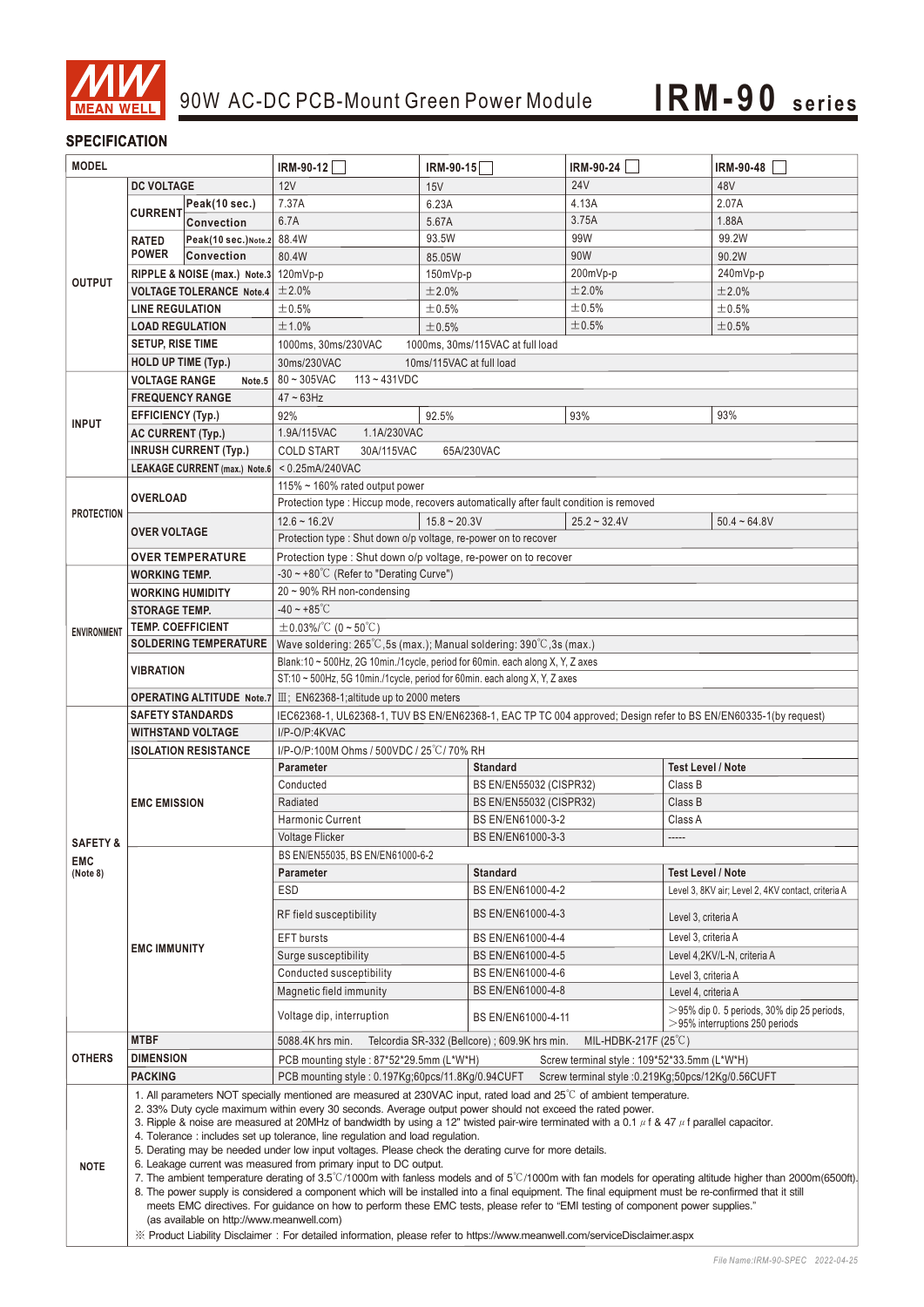